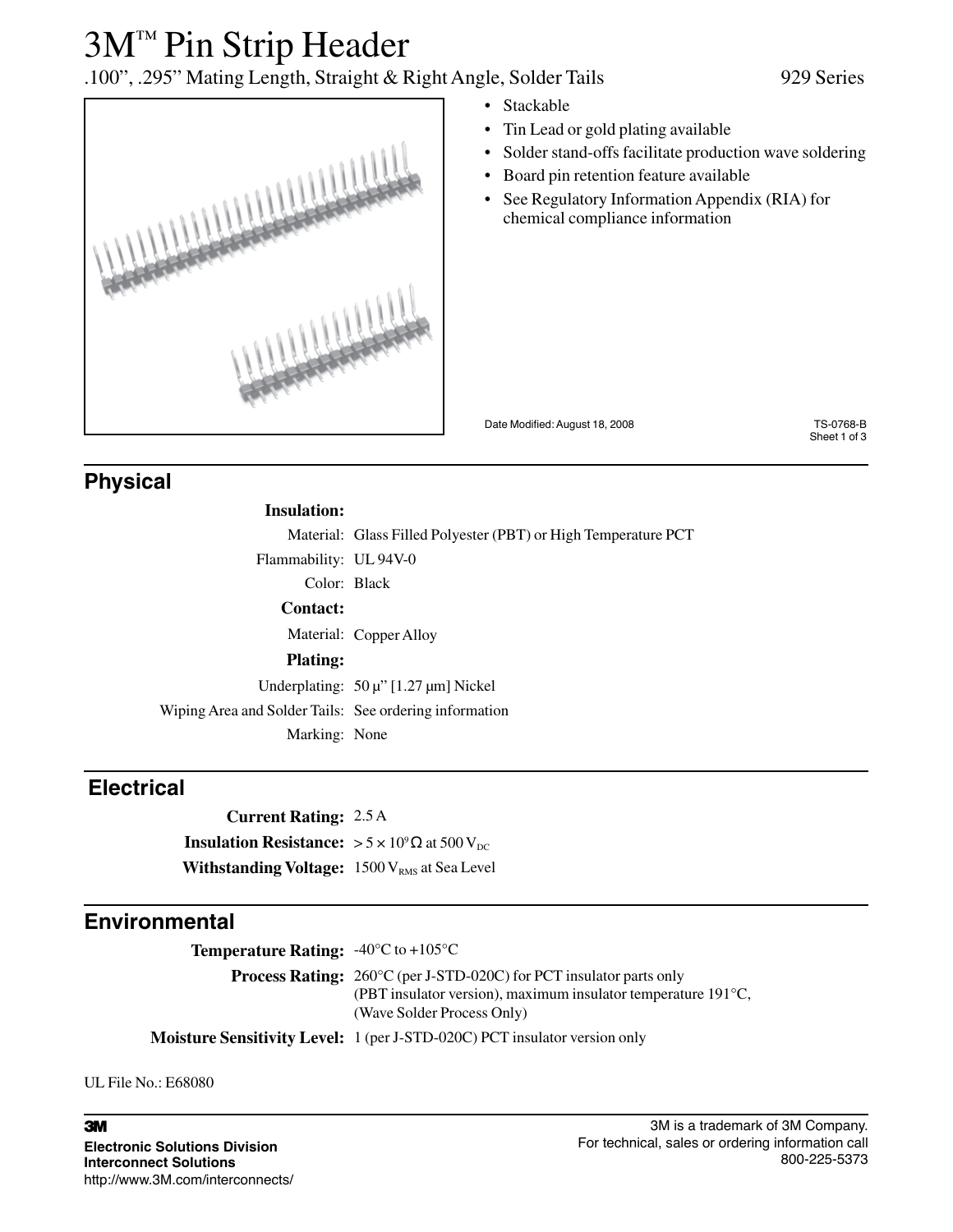# 3M™ Pin Strip Header

.100", .295" Mating Length, Straight & Right Angle, Solder Tails 929 Series



#### 3

**Electronic Solutions Division Interconnect Solutions** http://www.3M.com/interconnects/

3M is a trademark of 3M Company. For technical, sales or ordering information call 800-225-5373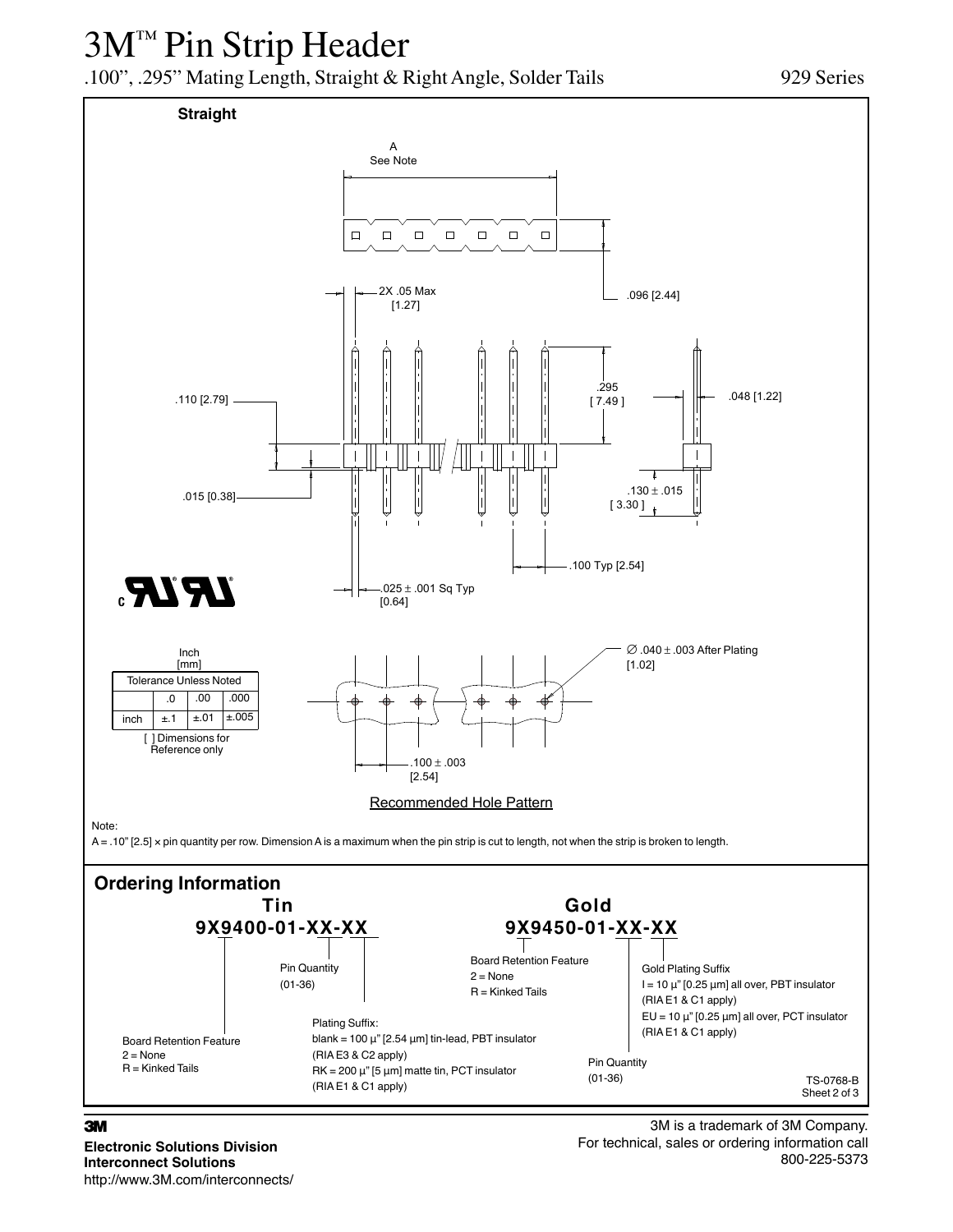# 3M™ Pin Strip Header

.100", .295" Mating Length, Straight & Right Angle, Solder Tails 929 Series



**Electronic Solutions Division Interconnect Solutions** http://www.3M.com/interconnects/

3M is a trademark of 3M Company. For technical, sales or ordering information call 800-225-5373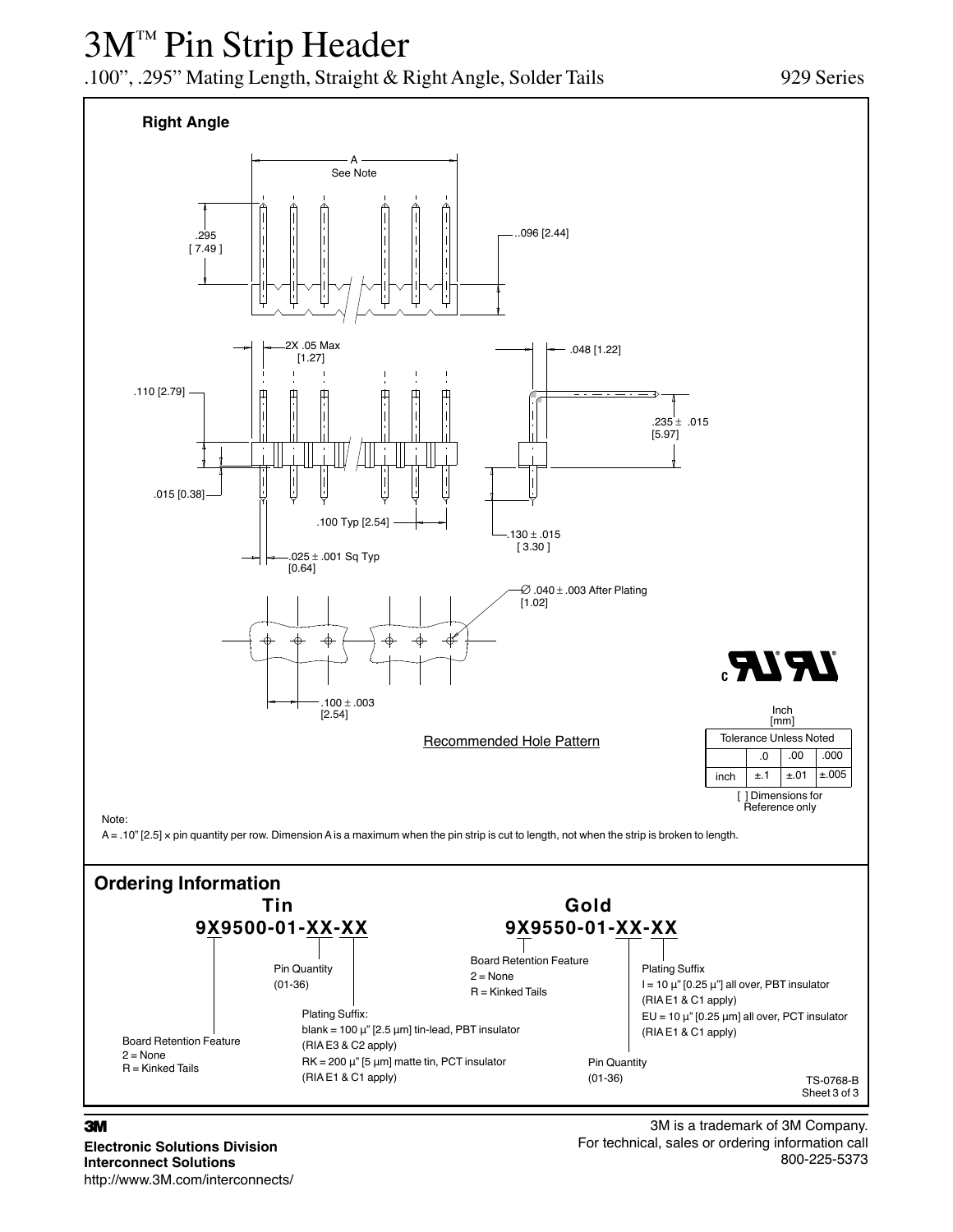# Regulatory Information Appendix

3M Electronic Solutions Division/Interconnect

### EUROPE

### Appendix E1: European Union RoHS

Directive 2002/95/EC, Restriction of the Use of Certain Hazardous Substances in Electrical & Electronic Equipment, as amended by EU Commission Decision 2005/618/EC.

#### **This product is RoHS Compliant 2005/95/EC.**

"RoHS Compliant 2005/95/EC" means that the product or part ("Product") does not contain any of the substances in excess of the maximum concentration values in EU Directive 2002/95/EC, as amended by Commission Decision 2005/618/EC, unless the substance is in an application that is exempt under EU RoHS. Unless otherwise stated by 3M in writing, this information represents 3M's best knowledge and belief based upon information provided by third party suppliers to 3M.

In the event any product is proven not to conform with 3M's Regulatory Information Appendix, then 3M's entire liability and Buyer's exclusive remedy will be in accordance with the Warranty stated below.

### Appendix E2: European Union RoHS

Directive 2002/95/EC, Restriction of the Use of Certain Hazardous Substances in Electrical & Electronic Equipment, as amended by EU Commission Decision 2005/618/EC.

**This product contains lead in the compliant pin area in excess of the maximum concentration value allowed but is compliant by exemption under EU Commission Decision 2005/747/EC.**

"RoHS Compliant 2005/95/EC" means that the product or part ("Product") does not contain any of the substances in excess of the maximum concentration values in EU Directive 2002/95/EC, as amended by Commission Decision 2005/618/EC, unless the substance is in an application that is exempt under EU RoHS. Unless otherwise stated by 3M in writing, this information represents 3M's best knowledge and belief based upon information provided by third party suppliers to 3M.

In the event any product is proven not to conform with 3M's Regulatory Information Appendix, then 3M's entire liability and Buyer's exclusive remedy will be in accordance with the Warranty stated below.

### Appendix E3: European Union RoHS

Directive 2002/95/EC, Restriction of the Use of Certain Hazardous Substances in Electrical & Electronic Equipment as amended by Commission Decision 2005/618/EC.

#### **This product contains lead in the solder tail area in excess of the maximum concentration value allowed.**

Unless otherwise stated by 3M in writing, this information represents 3M's best knowledge and belief based upon information provided by third party suppliers to 3M.

In the event any product is proven not to conform with 3M's Regulatory Information Appendix, then 3M's entire liability and Buyer's exclusive remedy will be in accordance with the Warranty stated below.

### Appendix E4: European Union RoHS

Directive 2002/95/EC, Restriction of the Use of Certain Hazardous Substances in Electrical & Electronic Equipment, as amended by EU Commission Decision 2005/618/EC, as amended by EU Commission Decision 2005/717/EC, as amended by EU Court of Justice Decision 2008/C 116/04

**This product contains decaBDE in the insulating material in excess of the maximum concentration allowed for finished products subject to EU RoHS that are placed on the EU market after June 30, 2008.**

Unless otherwise stated by 3M in writing, this information represents 3M's best knowledge and belief based upon information provided by third party suppliers to 3M.

In the event any product is proven not to conform with 3M's Regulatory Information Appendix, then 3M's entire liability and Buyer's exclusive remedy will be in accordance with the Warranty stated below.product Warranty stated below.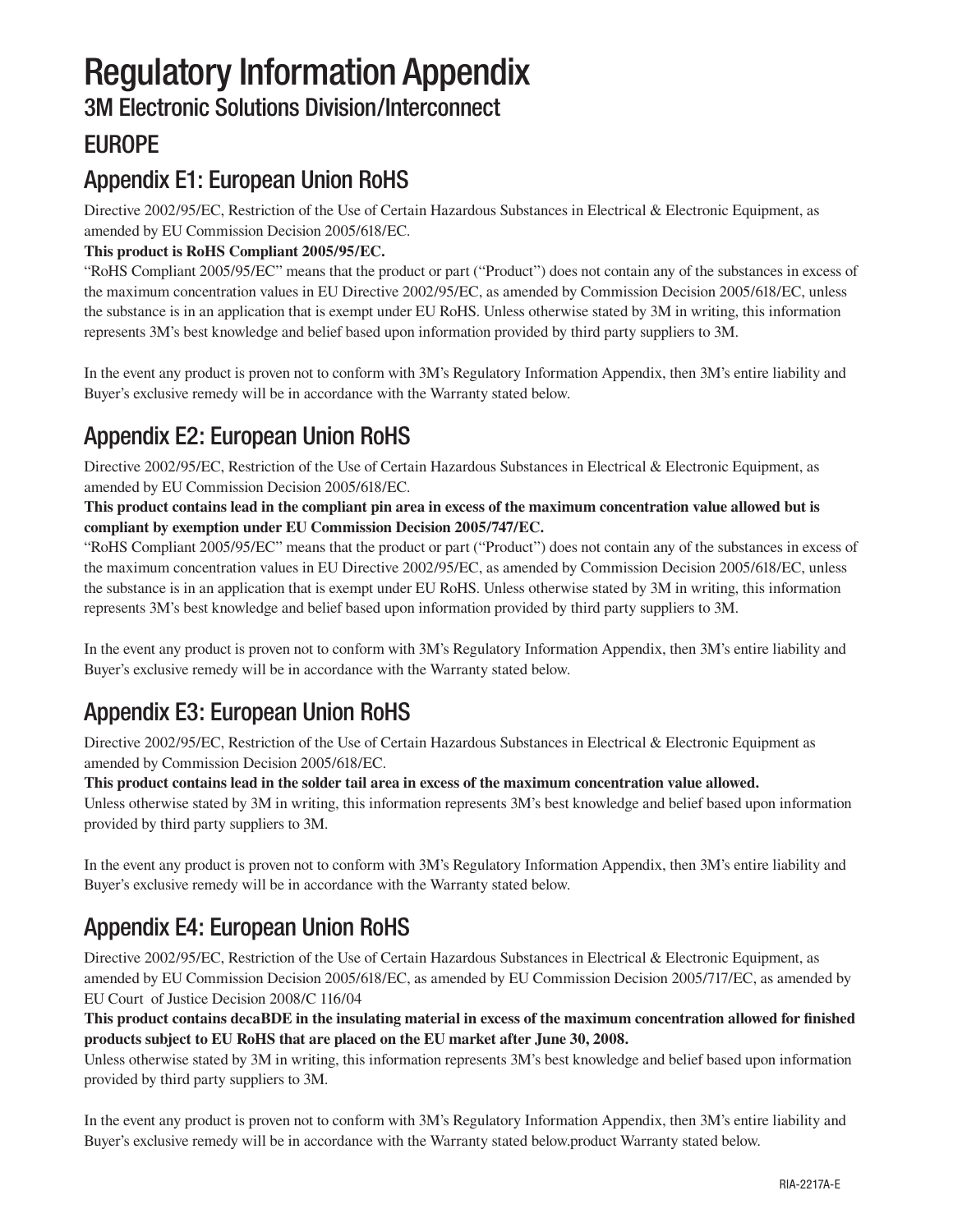### Appendix E5: European Union RoHS

Directive 2002/95/EC, Restriction of the Use of Certain Hazardous Substances in Electrical and Electronic Equipment, as amended by EU Commission Decision 2005/618/EC.

#### **This product contains lead in excess of the maximum concentration value allowed but is compliant by exemption under Item 6 of the Annex to the Directive.**

"RoHS Compliant 2005/95/EC" means that the product or part ("Product") does not contain any of the substances in excess of the maximum concentration values in EU Directive 2002/95/EC, as amended by Commission Decision 2005/618/EC, unless the substance is in an application that is exempt under EU RoHS. Unless otherwise stated by 3M in writing, this information represents 3M's best knowledge and belief based upon information provided by third party suppliers to 3M.

In the event any product is proven not to conform with 3M's Regulatory Information Appendix, then 3M's entire liability and Buyer's exclusive remedy will be in accordance with the Warranty stated below.

### **CHINA** Appendix C1: China RoHS

Electronic Industry Standard of the People's Republic of China, SJ/T11363-2006, Requirements for Concentration Limits for Certain Hazardous Substances in Electronic Information Products.

This symbol, per Marking for the Control of Pollution Caused by Electronic Information Products, SJ/T11364-2006, means that the product or part **does not** contain any of the following substances in excess of the following maximum concentration values in any homogeneous material: (a) 0.1% (by weight) for lead, mercury, hexavalent chromium, polybrominated biphenyls or polybrominated diphenyl ethers (excluding decaBDE); or (b) 0.01% (by weight) for cadmium. Unless otherwise stated by 3M in writing, this information represents 3M's best knowledge and belief based upon information provided by third party suppliers to 3M.

In the event any product is proven not to conform with 3M's Regulatory Information Appendix, then 3M's entire liability and Buyer's exclusive remedy will be in accordance with the Warranty stated below.

### Appendix C2: China RoHS



Electronic Industry Standard of the People's Republic of China, SJ/T11363-2006, Requirements for Concentration Limits for Certain Hazardous Substances in Electronic Information Products.

This symbol, per Marking for the Control of Pollution Caused by Electronic Information Products, SJ/T11364-2006, means that the product or part **does** contain a substance, as detailed in the chart below, in excess of the following maximum concentration values in any homogeneous material: (a) 0.1% (by weight) for lead, mercury, hexavalent chromium, polybrominated biphenyls or polybrominated diphenyl ethers (excluding decaBDE); or (b) 0.01% (by weight) for cadmium. Unless otherwise stated by 3M in writing, this information represents 3M's best knowledge and belief based upon information provided by third party suppliers to 3M.

The numerical reference in the symbol above should not be construed as a representation regarding the product's life or an extension of a product warranty. The product warranty is stated below. In the event any product is proven not to conform with 3M's Regulatory Information Appendix, then 3M's entire liability and Buyer's exclusive remedy will be in accordance with the product Warranty stated below.

#### Name and Content of Hazardous Substances or Elements 产品中有毒有害物质或元素的名称及含量

| 部件名称                                                                                                                                                                                                                                                                                                                                                                                                                                                                | 有毒有害物质或元素 (Hazardous Substances or Elements) |        |                        |                           |  |             |  |  |  |
|---------------------------------------------------------------------------------------------------------------------------------------------------------------------------------------------------------------------------------------------------------------------------------------------------------------------------------------------------------------------------------------------------------------------------------------------------------------------|----------------------------------------------|--------|------------------------|---------------------------|--|-------------|--|--|--|
| (Part or Component Name)                                                                                                                                                                                                                                                                                                                                                                                                                                            | 铅(Pb)                                        | 汞 (Hg) | 镉 (Cd)                 | 六价铬 (Cr(VI))   多溴联苯 (PBB) |  | 多溴二苯醚(PBDE) |  |  |  |
| 端子镀层(contact plating)                                                                                                                                                                                                                                                                                                                                                                                                                                               | $\times$                                     |        | $\left( \quad \right)$ | U                         |  |             |  |  |  |
| ○: 表示该有毒有害物质在该部件所有均质材料中的含量均在SJ/T11363-2006 标准规定的限量要求以下。(Indicates that this<br>hazardous substance contained in all of the homogeneous materials for this part is below the limit requirement in<br>$S/I/11363-2006.$ )<br>X: 表示该有毒有害物质至少在该部件的某一均质材料中的含量超出SJ/T11363-2006 标准规定的限量要求。(Indicates that this<br>hazardous substance contained in at least one of the homogeneous materials used for this part is above the limit<br>$r$ equirement in $SI/T11363-2006$ ) |                                              |        |                        |                           |  |             |  |  |  |